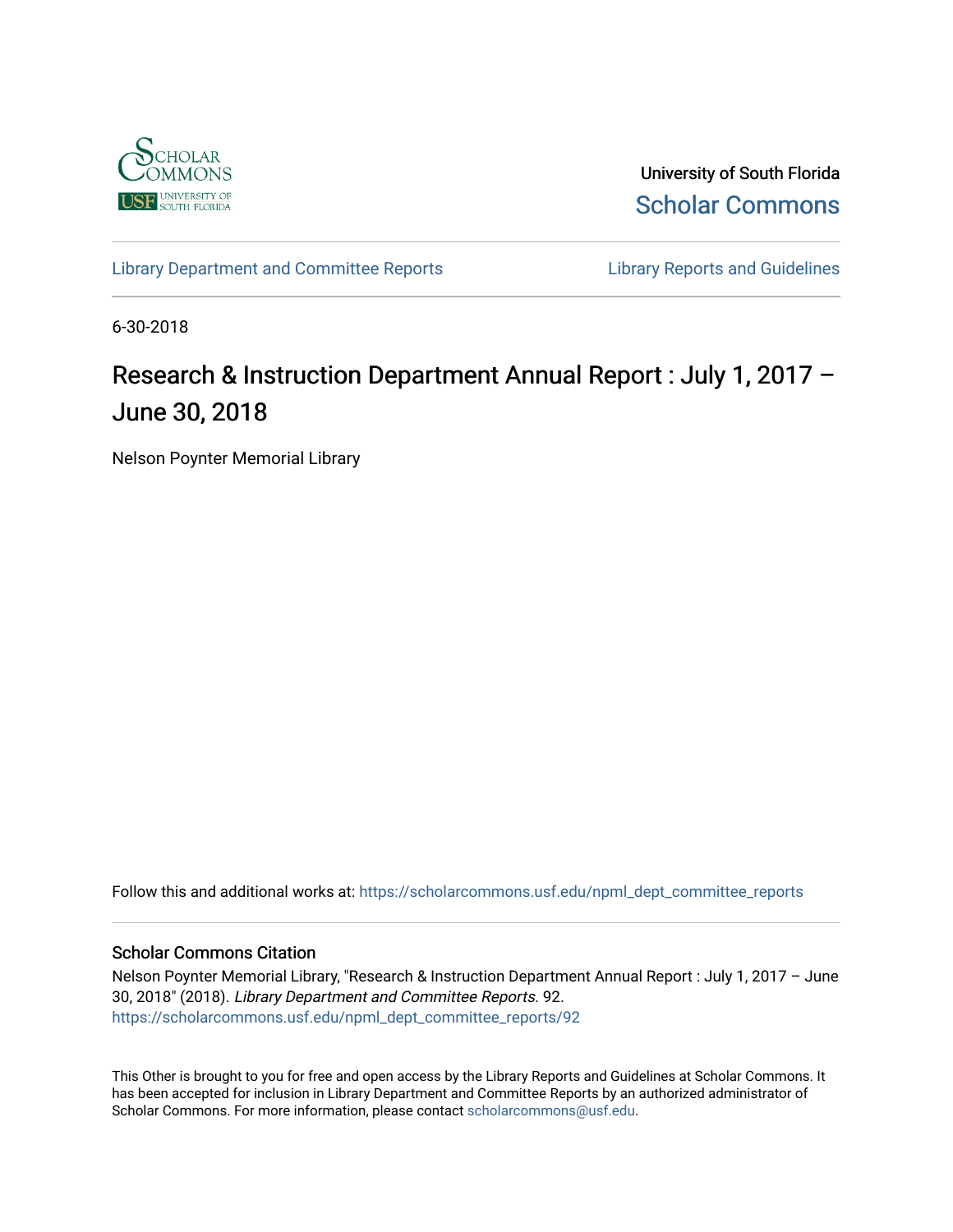**Research & Instruction Department Annual Report July 1, 2017 – June 30, 2018**

University of South Florida St. Petersburg

**2018**

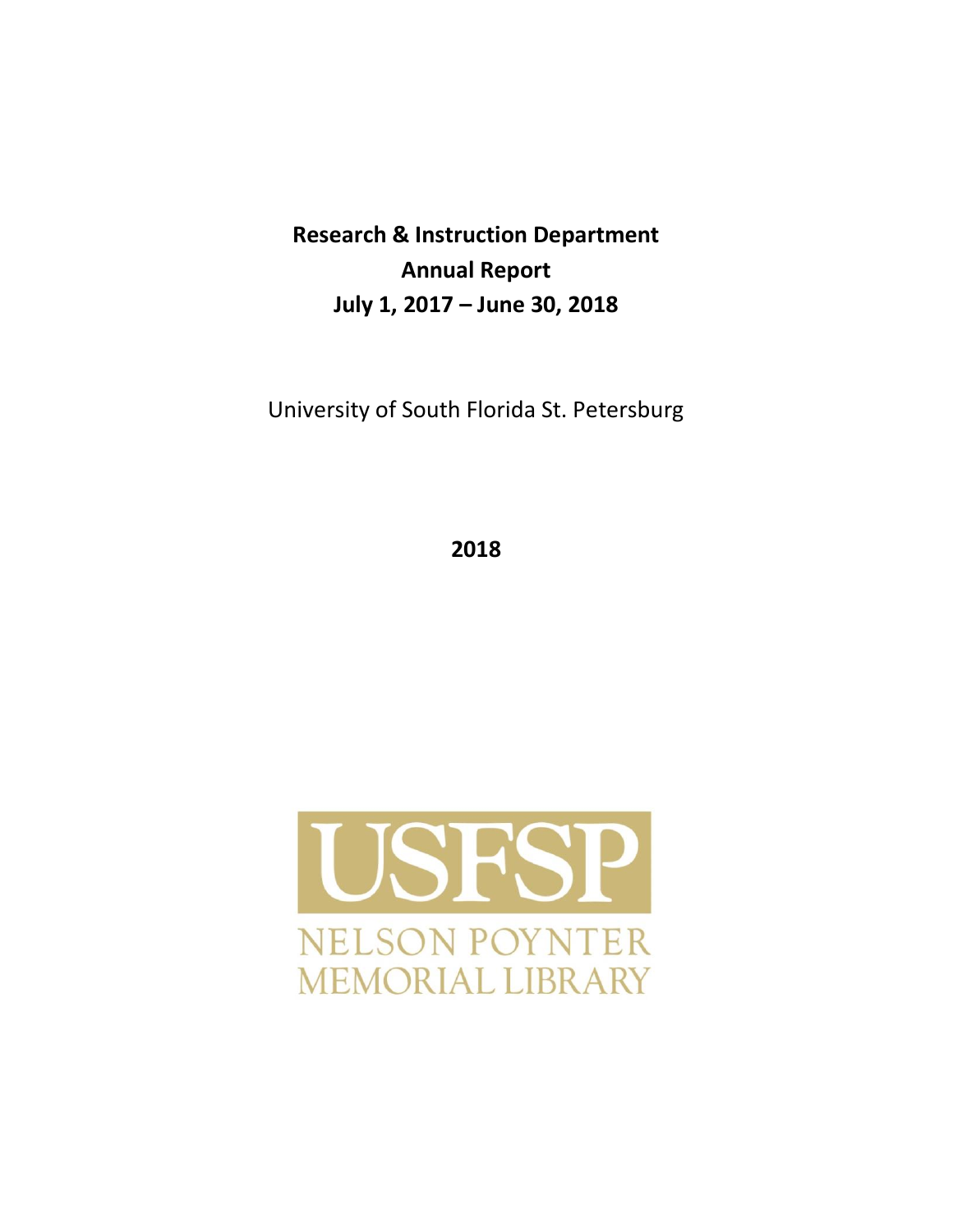## **Statistical Snapshot:**

|                                                                                 | 2017/18 | 2016/17 | 2015/16        | 2014/15        | 2013/14 | 1 Year<br>Change | 5 Year<br>Change |
|---------------------------------------------------------------------------------|---------|---------|----------------|----------------|---------|------------------|------------------|
| <b>Individual Research</b><br>Consultations                                     | 405     | 277     | 219            | 160            | 155     | 46%              | 161%             |
| <b>Number of class sessions</b>                                                 | 79      | 82      | 93             | 85             | 73      | $-4%$            | 8%               |
| <b>Number of participants</b><br>in class sessions                              | 1677    | 1854    | 2411           | 1622           | 1440    | $-10%$           | 17%              |
| Number of workshops                                                             | 53      | 17      | 16             | 22             | 55      | 212%             | $-4%$            |
| Number of participants<br>at workshops                                          | 287     | 140     | 31             | 60             | 163     | 105%             | 76%              |
| Number of student<br>orientation sessions                                       | 13      | 12      | $\overline{7}$ | $\overline{4}$ | 9       | 8%               | 44%              |
| Number of participants<br>in student orientations                               | 292     | 292     | 273            | 185            | 115     | $\mathbf 0$      | 154%             |
| Number of library<br>sponsored cultural and<br>social events                    | 31      | 36      | 30             | 38             | 25      | $-14%$           | 24%              |
| Number of participants<br>at library sponsored<br>cultural and social<br>events | 929     | 1501    | 1196           | 1205           | 1085    | $-38%$           | $-14%$           |
| <b>Total Sessions</b><br>(instruction, workshops,<br>and events)                | 176     | 147     | 146            | 149            | 162     | 20%              | 9%               |
| <b>Total Participants</b><br>(instruction, workshops,<br>and events)            | 3,590   | 4070    | 4130           | 3,232          | 2,958   | $-11%$           | 21%              |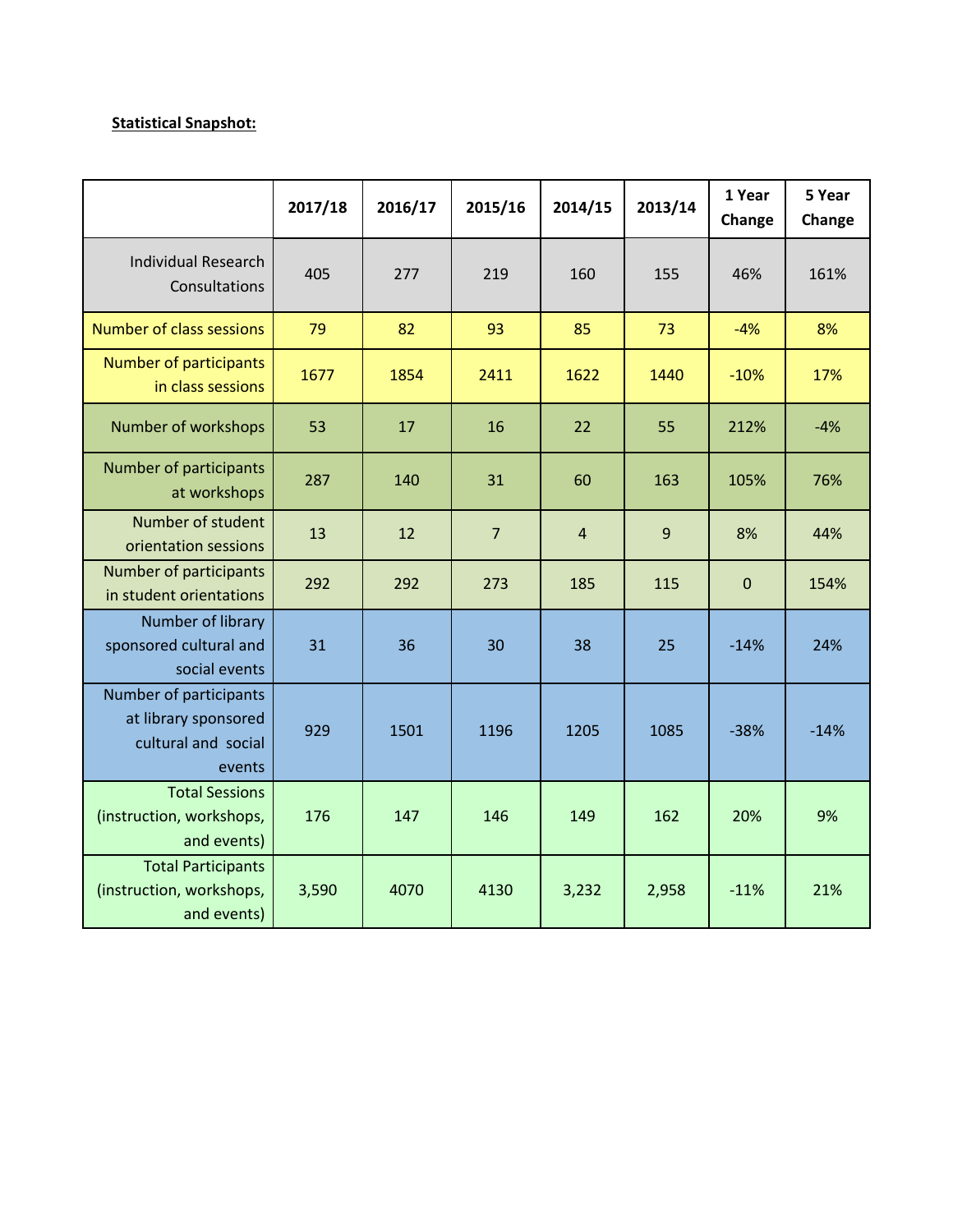#### **Departmental Overview:**

The Library Research and Instruction Department is responsible for providing reference and research assistance, library instruction, and outreach efforts for the students and faculty of the University of South Florida St. Petersburg. For most of the year, the department consisted of 5 librarians (Gary Austin, Camielle Crampsie, Tina Neville, Tony Stamatoplos, and Kaya van Beynen) and 1 library assistant (Alex Flores). Librarian Deb Henry, retired at the end of August 2017 after a long and distinguished career here at USFSP. During the fall 2017 semester, the NPML conducted a search for a new Science Librarian; librarian Theresa Burress was hired as an Assistant Librarian and began in January 2018.

In addition, the R&I department hosted a graduate field work student from the MLIS USF Tampa program during the spring 2018 semester. Angela Switzer completed projects within the Research & Instruction and Collection Development & Technical Services Departments.

## Awards, Honors, and Distinctions

- Deb Henry was awarded the status as USFSP Emeritus Librarian
- Tina Neville, 2018 *Florida Librarian of the Year*, Florida Library Association
- Tina Neville and Deb Henry, 2018 *Edward R. Swanson Best of LRTS Publication Award*, Library Resources & Technical Services, Association of College & Research Libraries.
- Camielle Crampsie, *Chancellors Award for Excellence in Academic Services*, University of South Florida St. Petersburg
- Alexandra Flores, 2018 *Florida Library Association Minority Student Scholarship*.
- Kaya, van Beynen, 2017 Fellow. Leading Change Institute (LCI), Council on Library and Information Resources (CLIR) / EDUCAUSE

## Research Services

Librarian research assistance continues to increase, specifically the librarian research appointments (the RAP program) increased by 45% from the previous academic  $_{\text{year}}$ . While many of these research appointments were conducted by Gary Austin in conjunction with a Business Management class, the trend of increased one-on-one in-depth research appointments has continued for several years now.

| <b>Research Help</b>        | 2017/18 | 2016/17 | 2015/16 | 2014/15 | 2013/14 | 1 year | 5 year |
|-----------------------------|---------|---------|---------|---------|---------|--------|--------|
|                             |         |         |         |         |         | change | change |
| <b>Basic Library Skills</b> | 860     | 872     | 884     | 1143    | 1523    | $-1%$  | $-44%$ |
| Desk Research               | 249     | 256     | 243     | 306     | 356     | $-3%$  | $-30%$ |
| Questions                   |         |         |         |         |         |        |        |
| One-on-one or small         |         |         |         |         |         |        |        |
| group research              | 405     | 277     | 219     | 160     | 155     | 46%    | 161%   |
| consultations               |         |         |         |         |         |        |        |
| <b>Total</b>                | 654     | 431     | 354     | 364     | 386     | 52%    | 69%    |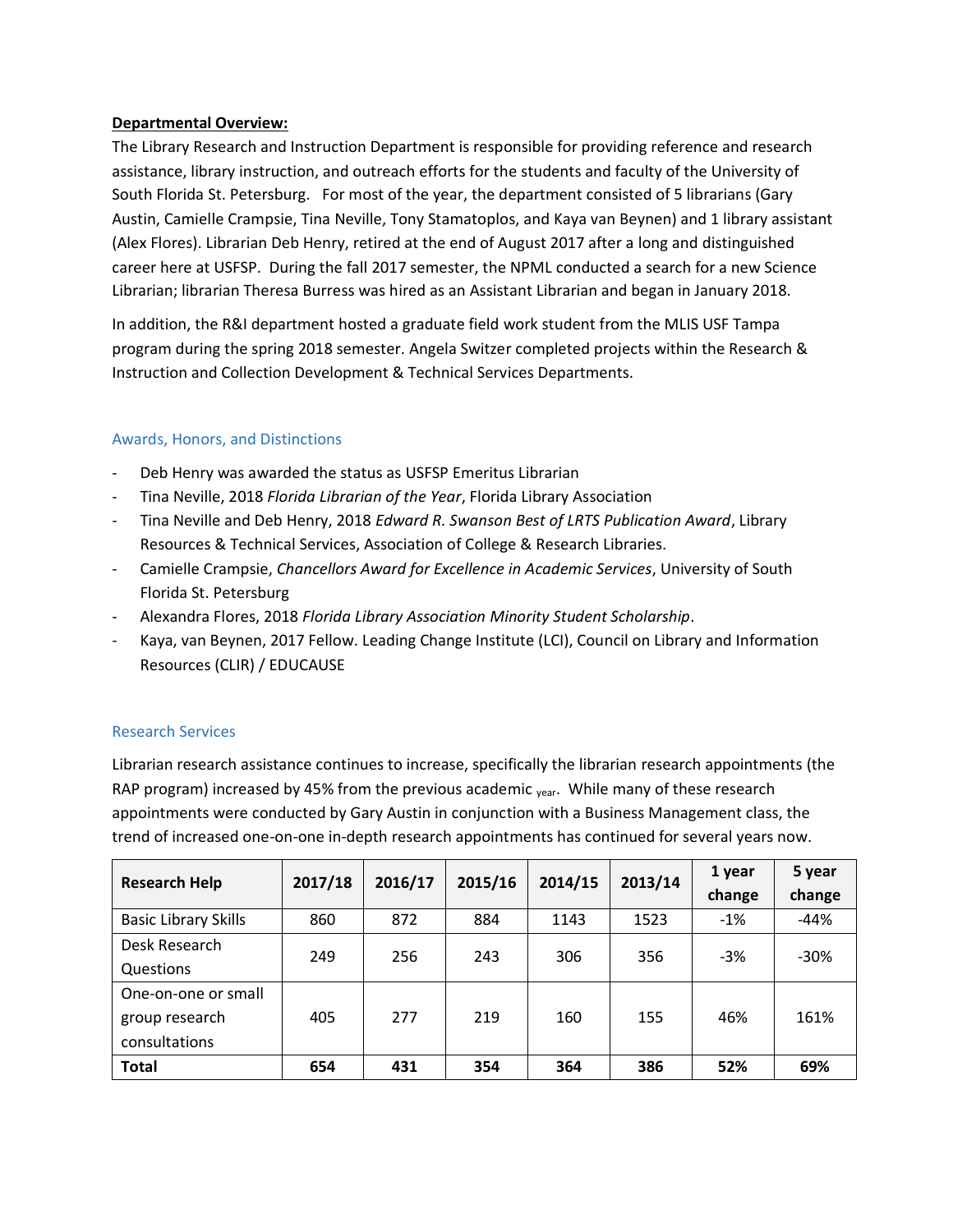| One-on-one or small group research |                |  |  |  |
|------------------------------------|----------------|--|--|--|
| consultations                      |                |  |  |  |
| Austin                             | 160            |  |  |  |
| <b>Burress</b>                     | 37             |  |  |  |
| Crampsie                           | 29             |  |  |  |
| Curran                             | 1              |  |  |  |
| Henry                              | 1              |  |  |  |
| <b>Neville</b>                     | 54             |  |  |  |
| Pettijohn                          | 12             |  |  |  |
| Shedden                            | $\overline{2}$ |  |  |  |
| Stamatoplos                        | 14             |  |  |  |
| van Beynen                         | 95             |  |  |  |
| <b>Total</b>                       | 405            |  |  |  |

The Access Services and Research & Instruction Departments conducted shared Desk Training for all Access Services staff and Librarians. The Combined Reference Statistics form was revamped to track how long it takes to answer questions as well as whether the front desk staff was still answering technical questions. In addition, a Reference Consultation Room was built adjacent to the front desk in order to better manage the increase in librarian research appointments and improve communication between the Access Services staff and R&I librarians. This new room improves the ability of librarians to meet with students either individually or in small groups, provides space for the 2<sup>nd</sup> floor librarians to work when they are providing reference support, and provides space for the Access Services and R&I Departments to hold departmental meetings.

Chat – This reference support continued to increase during the 2017/18 year.

| Reference<br>(Virtual):      | 2017/18 | 2016/17 | 2015/16 | 2014/15 | 2013/14 | 1 year<br>change | 5 year<br>change |
|------------------------------|---------|---------|---------|---------|---------|------------------|------------------|
| Chat $\overline{a}$<br>Email | 103     | 69      | 62      | 48      | 123     | 49%              | $-16%$           |

Archivum – Kaya van Beynen participated in the USFSP Archivum pilot to better coordinate information and improve student success. Archivum is a case management system that consolidates services to students and helps them move forward with their degree completion. This involved attending a fall and spring training as well as fielding student referrals from other departments on campus.

Academic Affairs Support – R&I librarians conducted internal research or authored/co-authored several reports for USFSP Academic Affairs. These projects include a draft guidelines for a USFSP Open Access Publication Grant by Kaya van Beynen and a report on USFSP Faculty Publishing Metrics developed by Tina Neville.

NPML Brown Bay Lunch – The NPML held a monthly Brown Bag lunch series featuring various NPML staff giving informal talks about their job, a conference they attended, a recent presentation, a personal interest or hobby, etc. This monthly event was organized to increase internal awareness of our ideas, interests, and activities.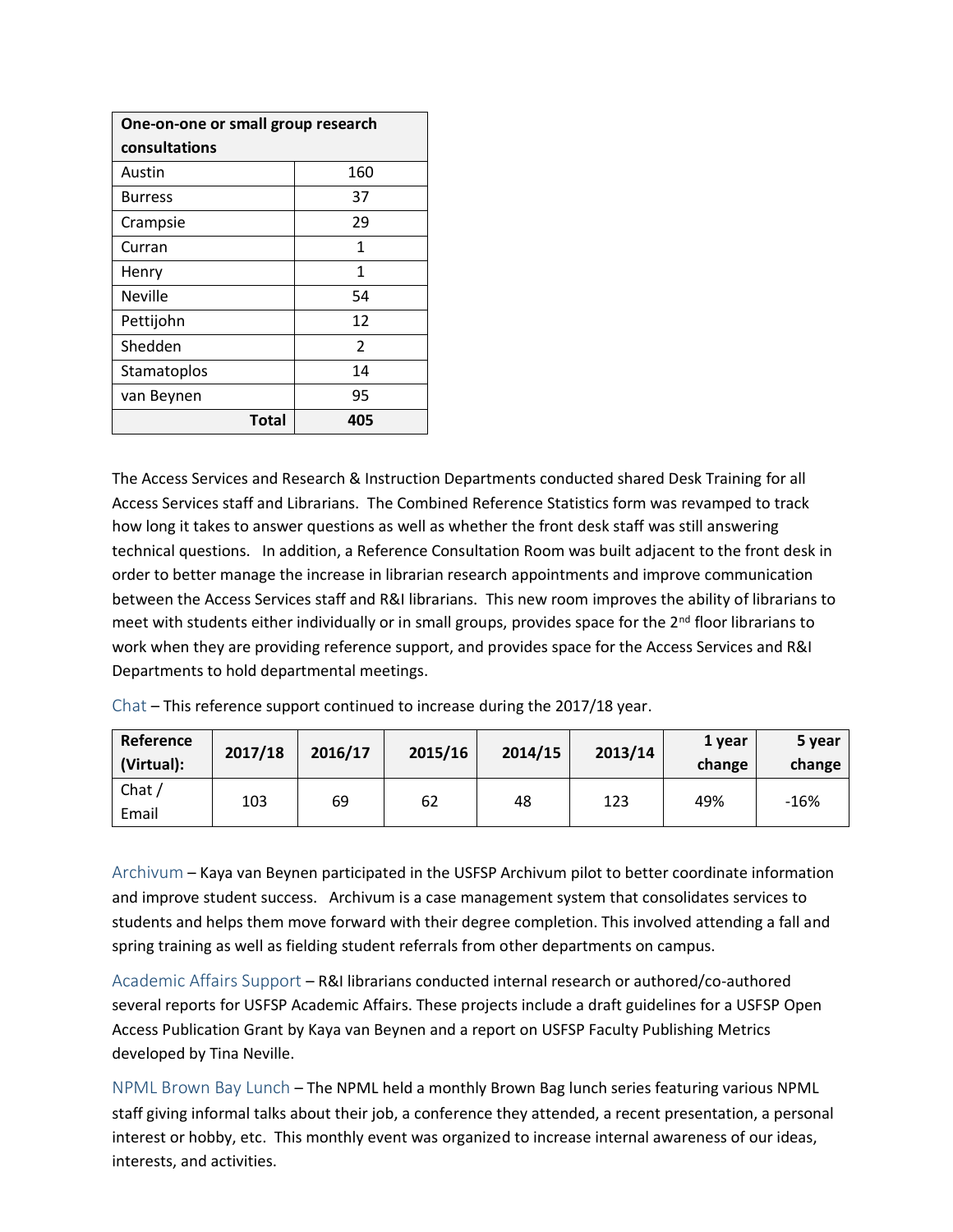Faculty Learning Communities – Camielle Crampsie participated in the New USFSP Faculty Learning Community. Tina Neville and Theresa Burress proposed a new Faculty Learning Community on Digital data Literacy for the 2018/19 academic year.

#### Instruction Services

The library's skills based and information literacy instruction declined slightly from the previous year (4% less class; -10% less student participants from the 2016/17 departmental numbers), however the department had an open position for the Science Librarian from September thru December 2017, and an open position for the Student Engagement Librarian May to June 2018. The Textbook Affordability workshops for faculty is further discussed later in this report.

| <b>Discipline:</b>        | <b>#Sessions:</b> |                | <b>Class Instruction Sessions</b> |                |  |
|---------------------------|-------------------|----------------|-----------------------------------|----------------|--|
| <b>Biology</b>            | 5                 | Austin         |                                   | 9              |  |
| <b>Business</b>           | 9                 | <b>Burress</b> |                                   | 4              |  |
| Composition               | 13                | Crampsie       |                                   | 10             |  |
| Education                 | 3                 | <b>Flores</b>  |                                   |                |  |
| English                   | 10                | <b>Neville</b> |                                   |                |  |
| <b>ESP</b>                | 4                 | Pettijohn      |                                   | 9              |  |
| Health                    | $\mathbf{1}$      | Shedden        |                                   | $\overline{3}$ |  |
| <b>Honors</b>             | 1                 | Stamatoplos    |                                   | 20             |  |
| <b>ISS</b>                | 3                 | van Beynen     |                                   | 6              |  |
| Journalism                | 4                 |                | <b>Total</b>                      | 79             |  |
| <b>Political Science</b>  | $\mathfrak{p}$    |                |                                   |                |  |
| Psychology                | 12                |                |                                   |                |  |
| <b>University Success</b> | 12                |                |                                   |                |  |

| <b>Class Instruction Sessions</b> |    |  |  |  |
|-----------------------------------|----|--|--|--|
| Austin                            | 9  |  |  |  |
| <b>Burress</b>                    | 4  |  |  |  |
| Crampsie                          | 10 |  |  |  |
| <b>Flores</b>                     | 3  |  |  |  |
| Neville                           | 15 |  |  |  |
| Pettijohn                         | 9  |  |  |  |
| Shedden                           | 3  |  |  |  |
| Stamatoplos                       | 20 |  |  |  |
| van Beynen                        | 6  |  |  |  |
| Total                             | 79 |  |  |  |

With the Textbooks Affordability Program (TAP) and faculty workshop program, the number of library lead workshops increased from 2016/17. That said, the non-TAP workshops were generally poorly attended. At the end of the 2017/18 academic year, the R&I librarians discussed the open workshop program and concluded that it required a much higher level of work than warranted based on the number of participants; thus the open workshops will be discontinued next year.

| <b>Workshops:</b>             | #Sessions     |                | <b>Workshops Instructor</b> |  |  |
|-------------------------------|---------------|----------------|-----------------------------|--|--|
| <b>Advanced Searching</b>     |               | Austin         | 6                           |  |  |
| Citations                     | 6             | Cardwell       | 6                           |  |  |
| <b>Faculty Prof Dev</b>       |               | Crampsie       | 3                           |  |  |
| <b>Research Metrics</b>       | $\mathcal{P}$ | <b>Flores</b>  |                             |  |  |
| <b>Student Affairs</b>        |               | <b>Neville</b> | 9                           |  |  |
| Subject                       | 10            | Pettijohn      | 3                           |  |  |
| <b>Textbook Affordability</b> | 18            | Stamatoplos    | 14                          |  |  |
|                               |               |                |                             |  |  |

| <b>Workshops Instructor</b> |    |  |  |  |
|-----------------------------|----|--|--|--|
| Austin                      | 6  |  |  |  |
| Cardwell                    | 6  |  |  |  |
| Crampsie                    | 3  |  |  |  |
| <b>Flores</b>               | 1  |  |  |  |
| Neville                     | ٩  |  |  |  |
| Pettijohn                   | 3  |  |  |  |
| Stamatoplos                 | 14 |  |  |  |
| van Beynen                  | 10 |  |  |  |
| Total                       | 52 |  |  |  |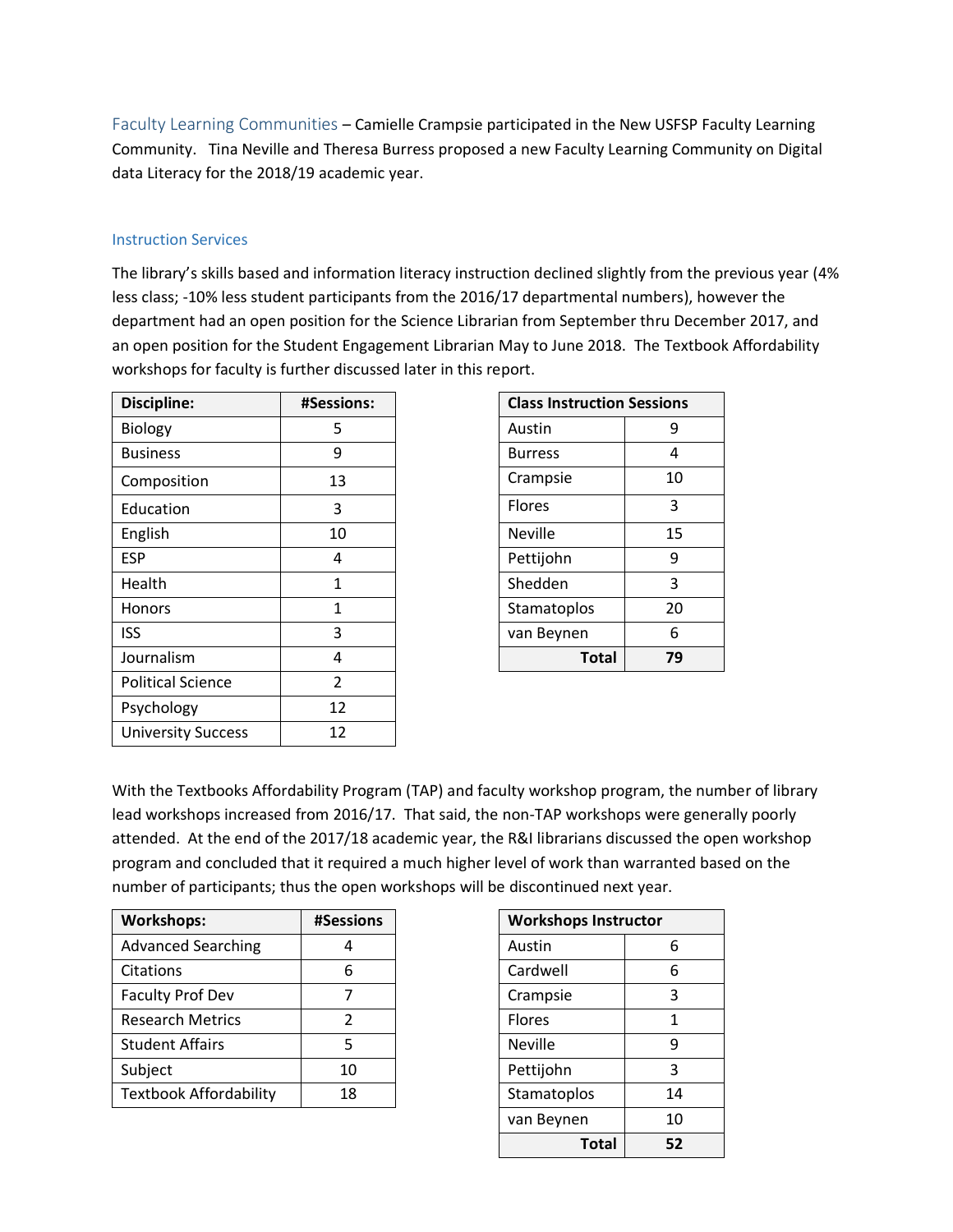#### Online Library Instruction

#### The R&I Department created a new library YouTube Channel

[\(https://www.youtube.com/channel/UCpbsUz0J-PUoyq2sZ8eKbDg/featured?disable\\_polymer=1\)](https://www.youtube.com/channel/UCpbsUz0J-PUoyq2sZ8eKbDg/featured?disable_polymer=1) to host library news, events, and instructional videos. At the end of the 2017/18 academic year, the NPML YouTube Channel had 31 instructional videos that had been viewed 1,934 times. The most popular videos were on: 1) *RefWorks: Creating an Annotated Bibliography* (viewed 386 times) and 2) *APA: Research Paper Structure, Format, & Style* (viewed 358 times).

Library Information Literacy Online Tutorials. The Instruction librarians in collaboration with Karla Morris, updated and created new library online instruction tutorials. Revised online instruction tutorials to use Google forms software in order to make easier to track usage and update. Also designed tutorials to be short (1-3 minutes), interactive, incorporate text, video, and 10 point quiz questions.

Midway through this project, Kaya van Beynen conducted usability testing of these online tutorials with USFSP students and the tutorials were revised based on the assessment results. Once the tutorials were completed, the R&I librarians revamped the online library guide hosting all of the tutorials to more directly connect them to the ACRL Information Literacy framework and created a marketing campaign to USFSP faculty to promote the modules as class assignments or as extra credit. Tutorials were assigned by 19 USFSP faculty and were completed a total of 1,206 times. The most popular online tutorial was an introduction to the *APA Citation Style*, followed by a tutorial on *Avoiding Plagiarism*.

| <b>Totals (all modules plus landing</b> |         |           |           |             |
|-----------------------------------------|---------|-----------|-----------|-------------|
| page):                                  | 2016/17 | 2015/2016 | 2014/2015 | 1 Yr Change |
| Sessions                                | 7,507   | 5142      | 3657      | 46%         |
| <b>Users</b>                            | 6,592   | 4619      | 3309      | 43%         |
| Page Views                              | 8,837   | 9312      | 6726      | -5%         |
| Specific module use (page               |         |           |           |             |
| views):                                 | 2016/17 | 2015/2016 | 2014/2015 | 1 Yr Change |
| <b>Evaluating Sources</b>               | 368     | 793       | 813       | -54%        |
| Intro to Databases for Research         | 467     | 509       | 337       | -8%         |
| Summarizing and Paraphrasing            | 224     | 232       | 320       | -4%         |
| Abstracts, Annotations, and Lit         | 5,852   | 1119      | 271       | 423%        |
| <b>Reviews</b>                          |         |           |           |             |
| <b>APA Citations</b>                    | 546     | 370       | 164       | 48%         |
| <b>MLA Citations</b>                    | 157     | 280       | 90        | -44%        |
| Creating a Search Strategy              | 185     | 206       | 89        | $-10%$      |

Tony Stamatoplos surveyed the University Success Instructors on whether they had assigned the three FTIC library modules to their classes, their perception of the tutorials, and asked for suggested areas for improved library participation in the University Success program. Many of the instructors asked for a more hands-on in library activity or assignment. Thus, in response, for the Summer 2018 University Success courses, Camielle Crampsie and Kaya van Beynen designed a student lead information literacy activity for the face-2-face library classes while the FTIC library modules continue to be used assigned ahead of the library session in a flipped classroom format.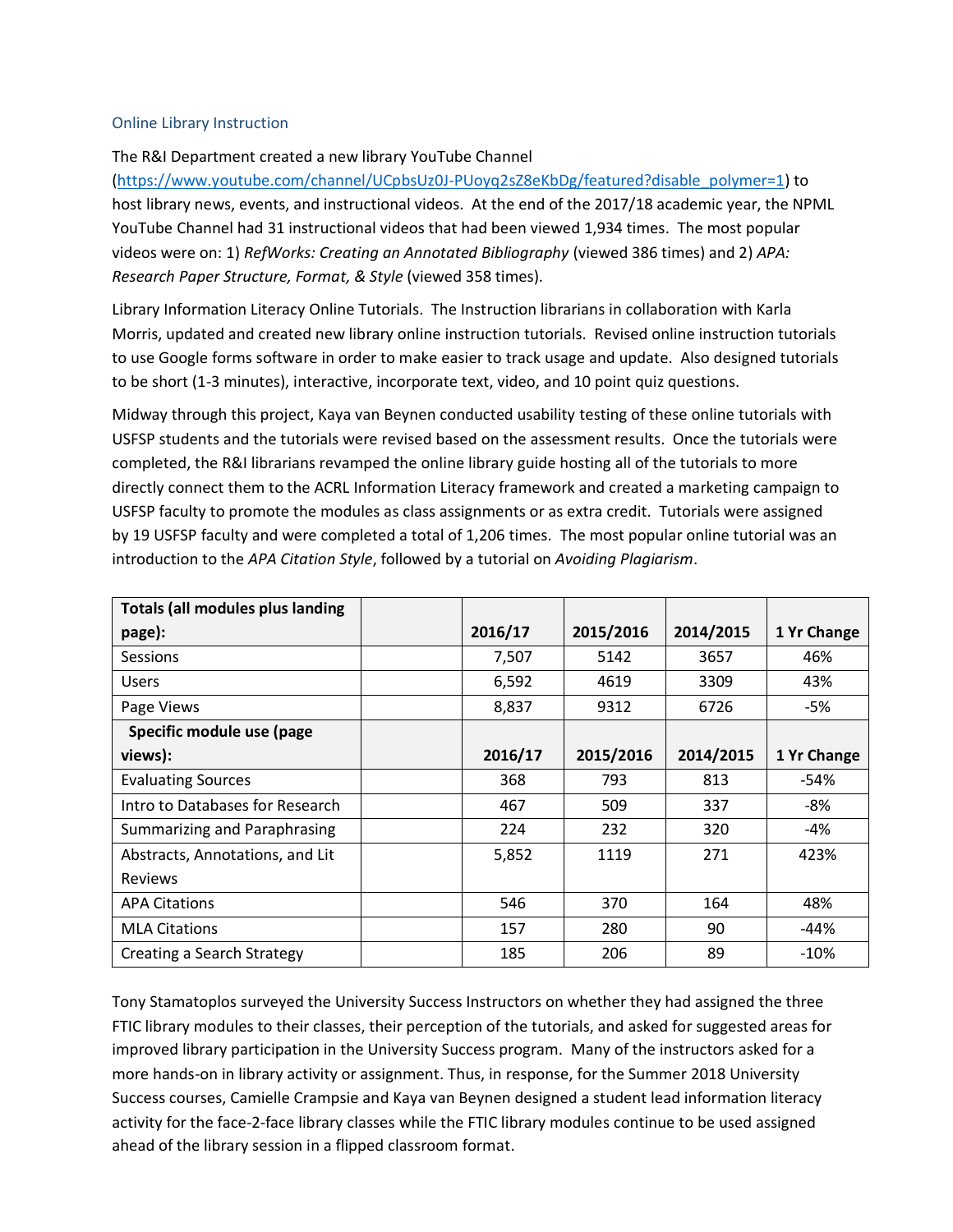## Research Guides

Use the library's subject and course online research guide usage has increased in terms of overall number of guides and views:

|                              | 2017/18 | 2016/17 | 1 Yr % Change |
|------------------------------|---------|---------|---------------|
| <b>Research Guides</b>       | 309     | 121     | 155%          |
| <b>Research Guides Views</b> | 52,945  | 27,634  | 92%           |

However, there has been a strong consistency over the past 4 years on the specific guides that receive the most views by students:

| Comparison of the 20 most heavily used guides in | <b>Total views</b> | <b>Total views</b> | <b>Total views</b> | <b>Total Views</b>       |
|--------------------------------------------------|--------------------|--------------------|--------------------|--------------------------|
| 2017-2018                                        | 2017-2018          | 2016-2017          | 2015-2016          | 2014-2015                |
| Research & Instruction LibGuides home page       | 9427               | 4885               | 3541               | 2619                     |
| PSY 3213: Research Methods in Psychology         | 6148               | 4829               | 1817               | 1266                     |
| <b>Business Resources at Poynter Library</b>     | 4051               | 2430               | $-$                | $-$                      |
| Psychology                                       | 3186               | 1751               | 533                | 188                      |
| Education                                        | 2558               | 2606               | 217                | 133                      |
| ENC 1101 & 1102: English Composition 1 & 2       | 2107               | 1035               | 556                | 154                      |
| EXP 4680: Cognitive Psychology                   | 1760               | 1262               | 181                | ---                      |
| English                                          | 1579               | 898                | 300                | 44                       |
| <b>Citations and RefWorks</b>                    | 1264               | 693                | 773                | 626                      |
| Library Learning & Research Modules              | 1108               | 873                | 1226               | 502                      |
| EDF 6481: Foundations of Educational Research    | 859                | 771                | 311                | 656                      |
| Biology                                          | 696                | 490                | 340                | 164                      |
| Anthropology                                     | 694                | 349                | 67                 | 65                       |
| SOP4744: Women's Mental Health                   | 636                | 403                | 415                | 1024                     |
| <b>Environmental Science &amp; Policy</b>        | 626                | 484                | 121                | 108                      |
| History                                          | 505                | 255                | 111                | 139                      |
| <b>BSC 2010 Biology I: Cellular Processes</b>    | 499                | 495                | 258                | $\overline{\phantom{a}}$ |
| Journalism & Media Studies                       | 498                | 213                | 91                 | 23                       |
| Fake News, Propaganda, and Information Literacy  | 435                | 218                | $-$                | $\overline{\phantom{0}}$ |
| <b>Faculty Services</b>                          | 365                | 226                | 273                | 362                      |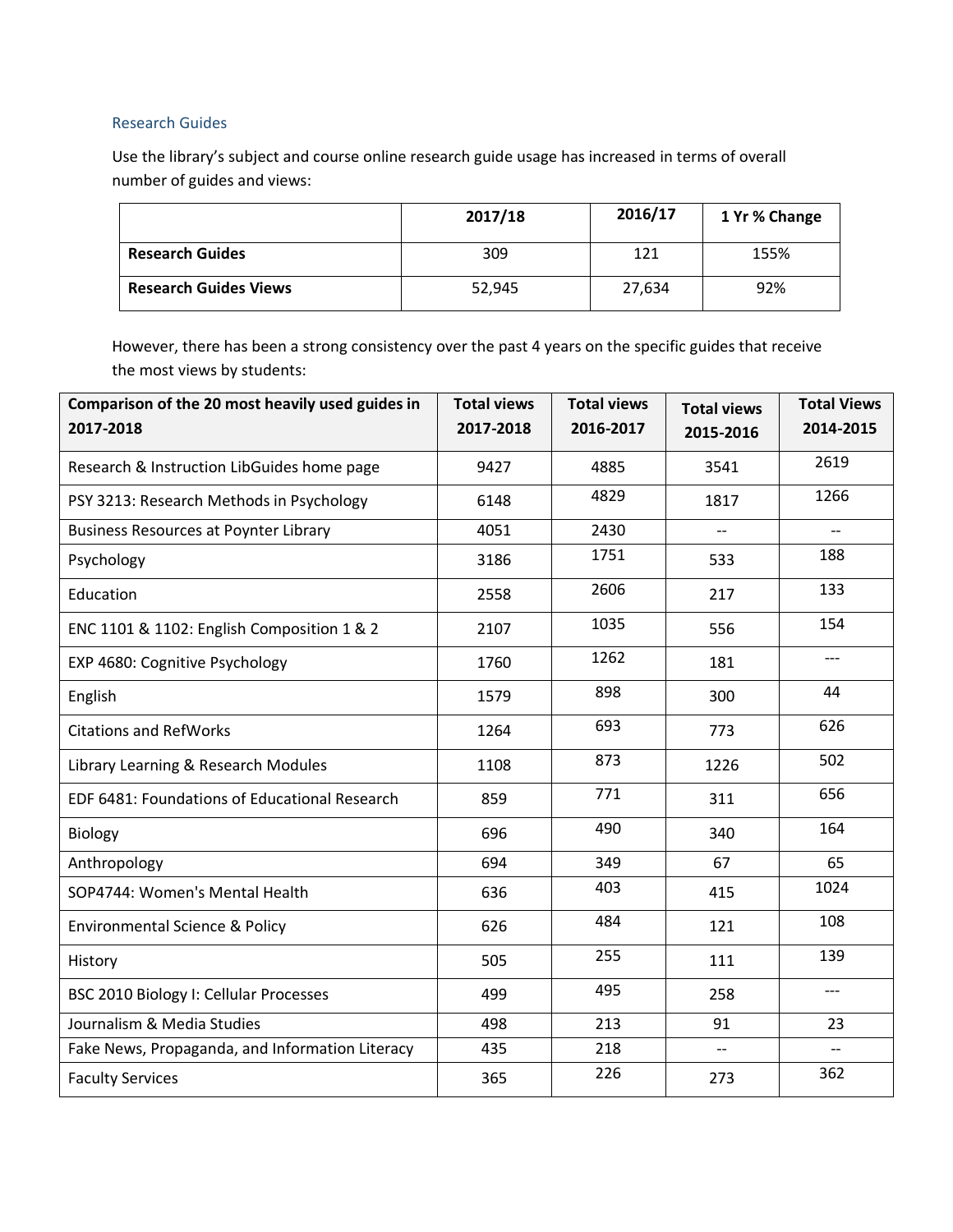#### Student Textbook Affordability

The R&I librarians, in collaboration with the OLITs instructional designers worked with USFSP faculty to reduce student textbook costs while still maintaining quality. Acknowledging the time and effort needed for this important task, the NPML and CITL funded an incentive program for faculty during spring 2018. The faculty were asked to attend a series of 6 workshops with the goal of locating reduced cost textbook options by Fall 2018. Twenty participants from all colleges participated in the program resulting in a projected savings of \$178,341 for 1145 students. The interdisciplinary nature of the group workshops was particularly beneficial to the faculty as they had time to share common concerns and potential solutions.

The textbook on reserve collection continues to grow in size thanks to additional library purchases, faculty donations, and the new "pay it forward" program that allows students to donate their used books to the library for use by future students. Librarians in the R&I department continued their efforts managing a library guide listing the semesters textbook availability. This page is highlighted on the library home page, through social media, and promoted in many orientation and instruction sessions.

The NPML assessed its textbook affordability activities in the following ways: 1) quantitative textbook metrics were tracked and calculated such as textbook numbers, circulation, and estimated student savings, 2) USFSP faculty that participated in the Textbook Grant program in Spring 2018 were surveyed about their OER textbook adoption, satisfaction with the program, and plans for future textbooks affordability activities, and 3) calculation of student cost savings from textbook changes made by the faculty participating in the Textbook Grant program. This workshop series combined with the library's expanding Textbooks on Reserve program are projected to save students at least \$419,500 in 2017- 2019.

For more information about the library Textbook Affordability Program, please refer to:

Neville, T. (2018). *Textbook Affordability Report: Summer 2017 to Spring 2018.* Nelson Poynter Memorial Library, University of South Florida St. Petersburg.

#### Other Instruction Related Activities

R&I Librarians participated in the CITL Week of Teaching by 1) organizing workshops on library services and resources, 2) Speaking at and participating in the New Faculty Orientation, 3) open office hours for impromptu faculty meetings

In collaboration between the Access Services, Collection Development & Technical Services, and Research & Instruction departments, library staff has worked to weed 1<sup>st</sup> floor reference, print periodicals, and VHS collections. After shifting the remaining materials, the library was able to deconstruct 4 ranges on the 1<sup>st</sup> floor, thereby opening up space for additional study tables and collaboration stations.

USFSP Librarians, Instructional Designers, and USFT librarians participated in a workshop lead by Rita Vine, ARL Program Officer and Head of Faculty & Student Engagement at the University of Toronto Libraries titled Reimaging the Library Liaisons Workshop.

The Research & Instruction librarians revamped their departmental webpage. In addition, the R&I librarians helped organize and conduct usability assessments with USFSP students and faculty on the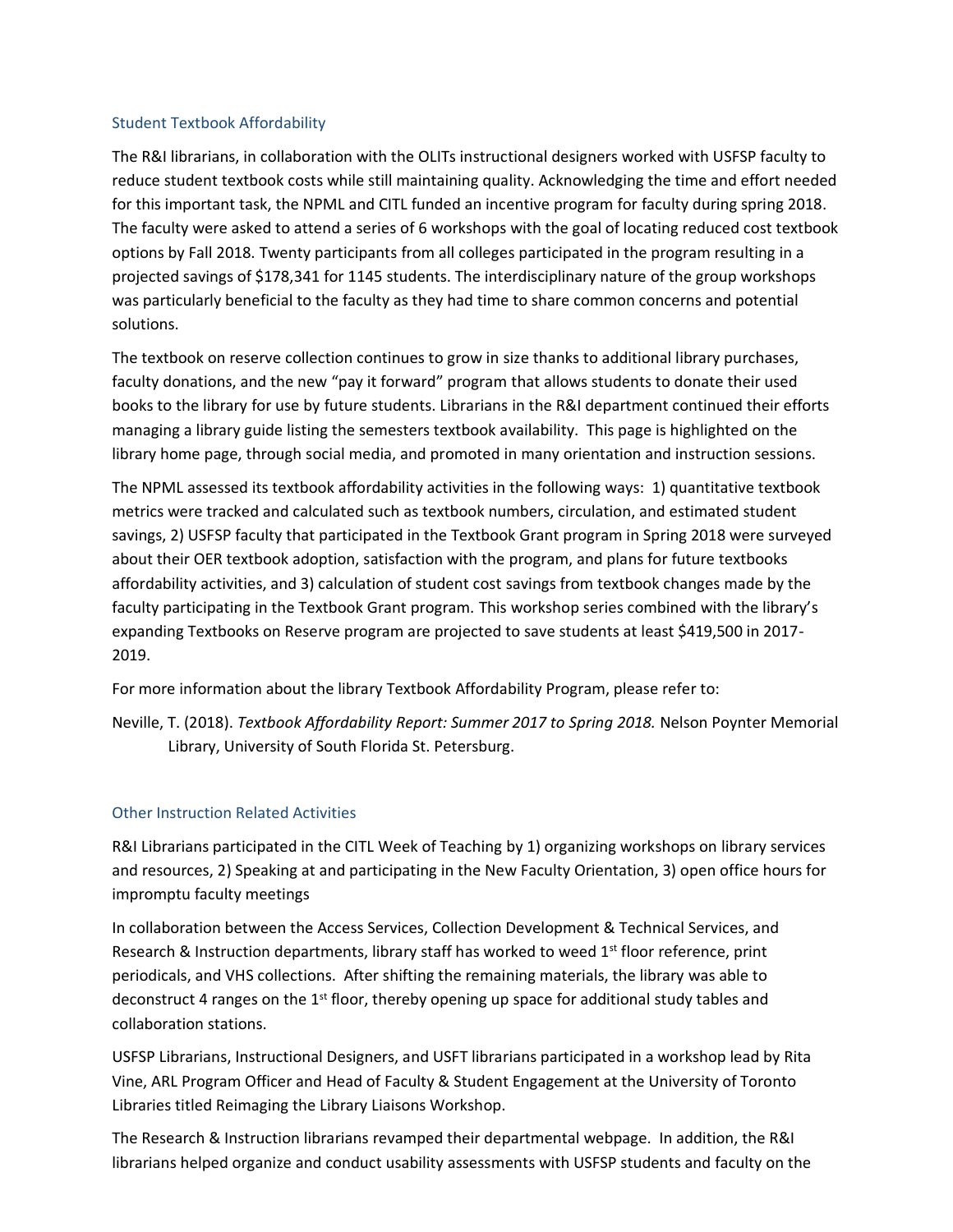new NPML library webpage. The results and a list of suggested changes from this assessment was communicated to the NPML Web Committee.

## Outreach and Marketing

The R&I librarians participate in a variety of USFSP orientations including, the new Graduate student orientations in Fall and Spring semesters, the FTIC and Transfer Student orientations during the summer and Fall semesters, and the new faculty orientation during the CITL Week of Teaching. In addition, in collaboration with Amanda Smolen from OLITs, the librarians updated the online orientation videos for the fully online graduate programs of Education Leadership, Digital Journalism, and Business Administration.

The R&I department created a "5 Ways to Reach a Librarian" marketing campaign. This campaign was integrated and disseminated to the NPML Library website, library books, banners, and social media accounts.

Camielle Crampsie further developed the NPML social media outreach efforts. In addition to managing the library's Facebook page, she created and manages a library Facebook group, a new library Twitter page, and a library Instagram account. In addition, Camielle Crampsie started making short 10 second promotional videos on library events (such as the Faculty Lightning Talks, READ Poster contest) as a means of marketing library services and resources on these social media accounts.

#### Events:

The library hosted 31 events with 929 attendees during the 2017/18 academic year. This is a decline in both the number of events and participants from the previous fiscal year. The Annual USFSP Faculty Lightning talks were held at the start of USFSP Research Month and featured 6 faculty presentations.

In addition, many of these events were diversity related. These included: Peter Lake: Universities and the First Amendment; faculty lectures for International Education Month: Understanding the Diversity of Chinese Cultures, China's Expansion in the South China Sea and the US Role in the Dispute, Rule of Law and Civil Society in Macedonia, Study Abroad Student Colloquium; and Black History Month Bingo.

Most notably, in November 2017, the library held its second Living Library event with 10 "Living Books" and over 60 participants. The Living books were residents of Pinellas or USFSP students and staff that spoke on their life experiences. Living books included a man paralyzed at age 22, a gay athlete, a female veteran, an African American educator, a student with a development disability, an African American single mom, an African American HIV/Aids researcher, a victim of a tragic fire, and a queer Sikh. This event was held during Diversity week and was co-sponsored by the NPML and the USFSP Office of Multicultural Affairs.

| Date      | Event                      | <b>Attendance</b> |
|-----------|----------------------------|-------------------|
| 8/23/2017 | DIY Bookmarks              | 15                |
| 8/28/2017 | Library Open House         | 20                |
| 8/29/2017 | <b>Rock Painting Party</b> | 60                |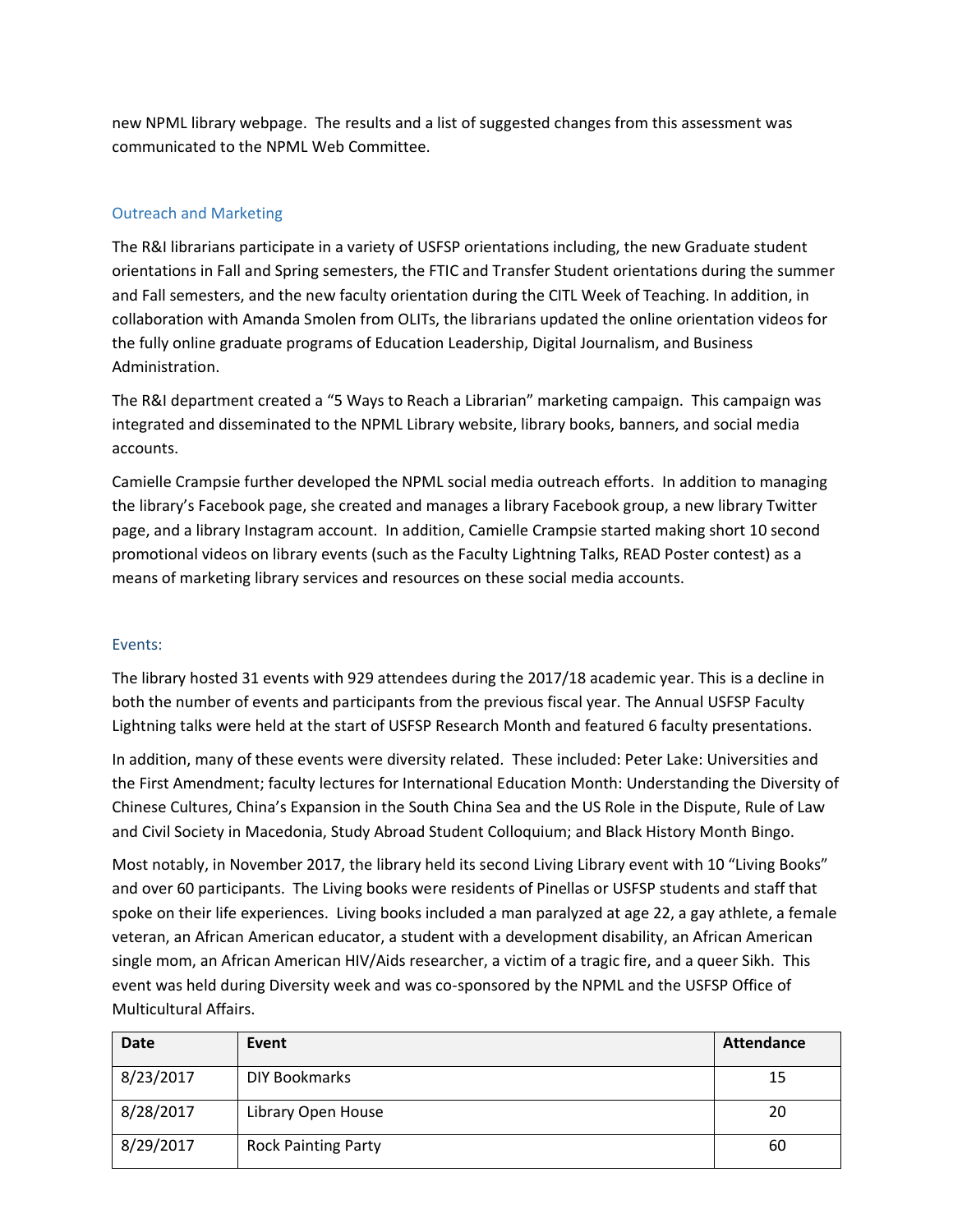| 9/5/2017   | Cooking 101 with Chef Warren                             | 10  |
|------------|----------------------------------------------------------|-----|
| 9/6/2017   | <b>Therapy Dogs</b>                                      | 75  |
| 9/19/2017  | Harry Potter Trivia                                      | 9   |
| 10/18/2017 | Peter Lake: First Amendment talk                         | 40  |
| 10/17/2017 | <b>Therapy Dogs</b>                                      | 75  |
| 10/10/2017 | Game Night - Apples to Apples                            | 4   |
| 10/17/2017 | <b>Therapy Dogs</b>                                      | 75  |
| 10/24/2017 | <b>Trivia: Stranger Things</b>                           | 11  |
| 10/31/2017 | Halloween Costume Contest                                | 50  |
| 11/6/2017  | Understanding the Diversity of Chinese Cultures          | 16  |
| 11/7/2017  | China's expansion in the South China Sea & the US Role   | 18  |
| 11/8/2017  | USFSP Education Abroad's Student Study Abroad Colloquium | 12  |
| 11/8/2017  | Game Night: What's Your's Like?                          | 0   |
| 11/13/2017 | Rule of Law & Civil Society: My Fulbright in Macedonia   | 13  |
| 11/14/2017 | Living Library                                           | 60  |
| 11/15/2017 | Internship Colloquium                                    | 13  |
| 11/21/2017 | Star Wars trivia                                         | 4   |
| 12/5/2017  | <b>Puppies and Pastries</b>                              | 150 |
| 1/23/2018  | <b>Therapy Dogs</b>                                      | 50  |
| 2/19/2018  | Wikipedia Social Justice Editing                         | 8   |
| 2/12/2018  | <b>Black History Month Bingo</b>                         | 0   |
| 2/22/2018  | <b>Walking Dead Trivia</b>                               | 5   |
| 3/6/2018   | Faculty Talk: Dr. Henry Alegria                          | 13  |
| 4/16/2018  | <b>Transfer Orientation</b>                              |     |
| 4/3/2018   | <b>Faculty Lightning Talks</b>                           | 35  |
| 4/13/2018  | <b>READ Poster Contest</b>                               | 30  |
| 4/22/2018  | Free Massages through Cortiva Institute                  | 40  |
| 4/26/2018  | DIY Bookmark -Bring Son/Daughter to Work Day             | 18  |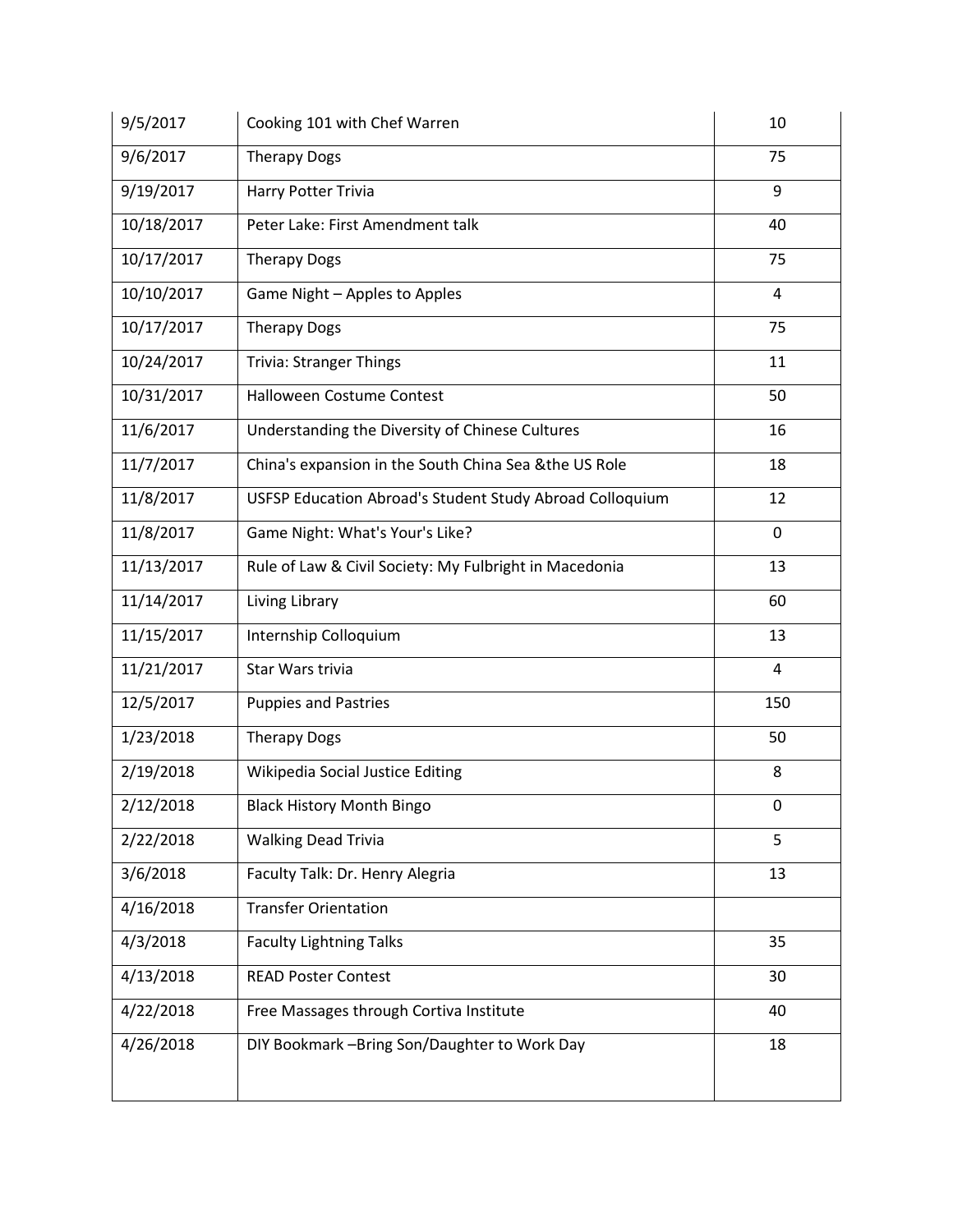## **Displays**

The library hosted and/or organized 40 displays throughout the year. Topics of Library Displays included: Diversity Week, MLK, African American Super Heroes, Black History, World Day of Social Justice, Women Super Heroes, Title IX, Sexual Assault Display, LGBTQ in Politics, LGBTQ books, and Immigration.

USFSP student groups are able to "check out" a display case and create a display to market and inform the university community about their activities and efforts. USFSP student groups created 4 displays in the library; the topics of these external group displays included the USFSP Puppy Raisers Club, the All-Stars Dance Team, Project Compass, Title IX, and Sexual Assault

#### **Service**

Research & Instruction Librarians were members of many USFSP committees and initiatives. These partnerships help the librarians stay informed on current programs and events on campus, as well as promote the library's research and services within the various Academic Affairs and Student Affairs Departments. Librarians were members on the following Student Affairs Committees: Compass, Student Experience, USFSP Living Learning Communities Team, the Capital Improvements Trust Fund, and the Community Response Team. As part of the Community Response Team, librarian Kaya van Beynen created an online guide for student support services Post-Hurricane Irma. In addition, R&I librarians worked on projects in collaboration with the Military and Veteran's Center (providing research hours once a week), with the Multicultural Center (Living Library program), and the Career Center (Internship colloquium, peer training library resources training). In collaboration with Academic Affairs Departments, librarians have worked with the USFSP Office of International Education (Study Abroad student colloquium) and as a member of USFSP Researchers group (working on USF Equipment grant, USFSP Open Access Publication grant, etc.).

In addition, all R&I Librarians are members of the Poynter Library Leadership Team and the Library Faculty Council. These committees are only mentioned below if the librarian played a leadership role. The Library Research & Instruction faculty continue to enhance the campus and the profession through their service activities as detailed below:

#### Gary Austin

Library Service:

- Strategic Goal 1: Services, Resources, & Usability Committee
- Strategic Goal 2: Poynter Library Digital Archive
- Webpage Subcommittee
- Emergency Subcommittee

University Service:

• USFSP Emergency Management Team

Professional Service:

- FLA Conference Planning Committee
- FLA Conference Planning Committee, Volunteers sub-committee, Chair
- FLA Conference Planning Committee, Evaluation sub-committee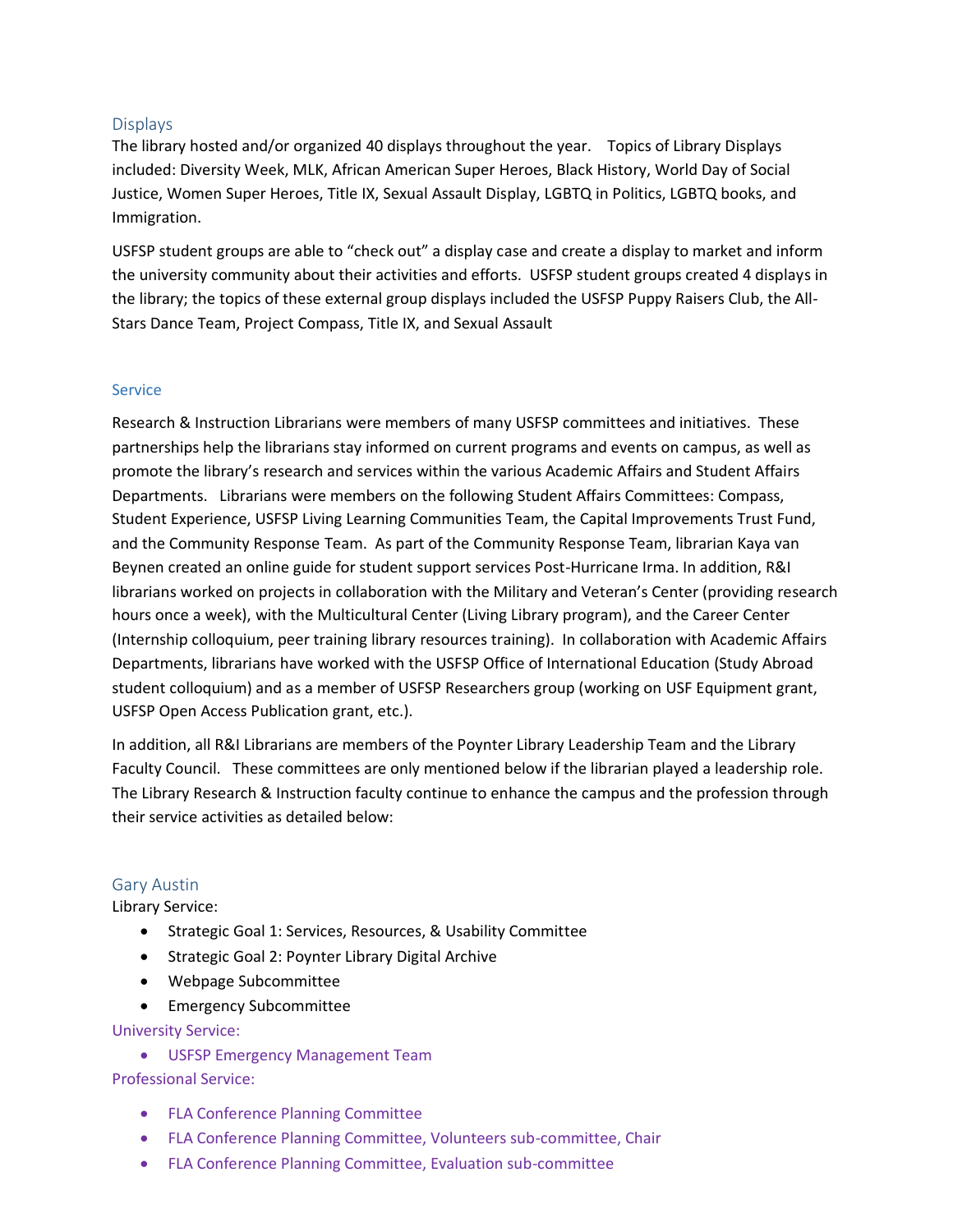• FLA Conference Planning Committee, Lightning Rounds sub-committee

## Theresa Burress

Library Service:

- Strategic Goal 1: Services, Resources, & Usability Committee
- Strategic Goal 2: Poynter Library Digital Archive

University Service

• USFSP Working Group on Tenure and Promotion Process

Professional Service:

- ALA/ACRL Digital Scholarship Section Professional Development Committee
- Science Festival, co-Chair
- Science Festival, Steering Committee
- Science Festival Alliance, Science Events Summit conference steering committee
- Sunshine State Digital Network Training Working Group

#### Camielle Crampsie

Library Service:

- Strategic Goal 4: Poynter Library Diversity Committee
- Exhibits Subcommittee, Chair
- Events subcommittee, Chair
- Poynter Library Faculty Annual Review Committee

University Service

- USFSP Undergraduate Council
- USFSP Programming and Events Committee
- USFSP Student Scholarship Committee, reviewer

Professional Service:

• FLA Marketing Committee, Chair

#### Tina Neville

Library Service:

- Poynter Library Digital Archive Team
- Poynter Library Faculty Annual Review Committee

University Service:

- USFSP undergrad council
- USFSP awards committee
- USFSP Faculty & Staff Campaign, library co-Chair

Professional Service:

- FLA, Executive Board, Secretary
- External reviewer for Alyssa Koclanes, Eckerd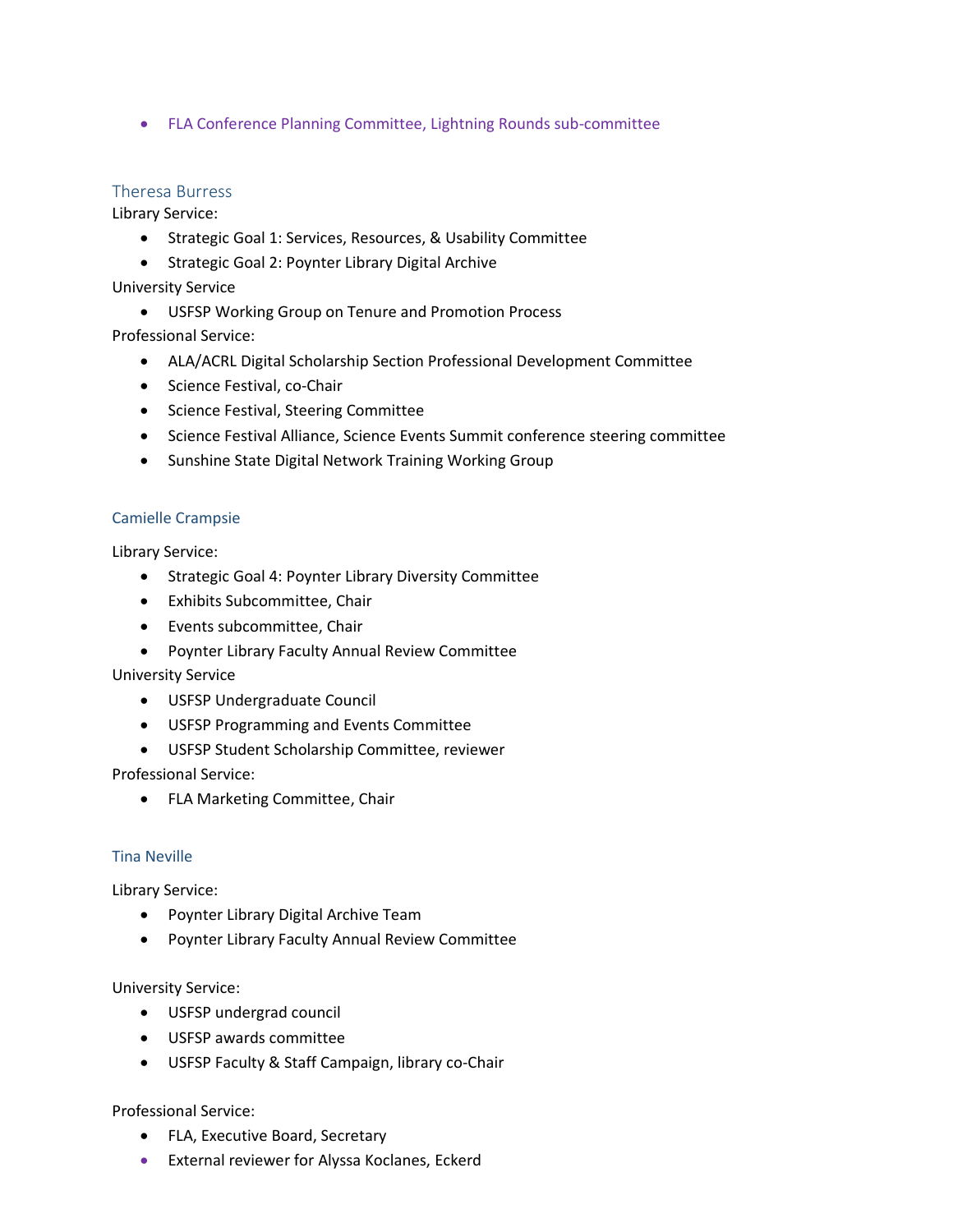## Tony Stamatoplos

Library Service:

• NPML Strategic Goal 1: Services, Resources, & Usability Committee, Chair University Service:

- USFSP General Education Committee
- USFSP Campus-wide Internship Work Group

Professional Service:

• *College and Research Libraries,* journal Editorial Board

#### Kaya van Beynen

Library Service:

- NPML Strategic Goal 1: Services, Resources, & Usability Committee, Chair
- NPML Strategic Goal 3: Space Committee, Chair

University Service:

- USFSP Research Council
- USFSP Researchers Group
- USFSP Capital Improvements Trust Fund Committee
- USFSP Academic/Student Affairs Community Response Team

Professional Service:

- ACRL, EBSS Past Chair
- ACRL, EBSS Executive Committee
- ACRL , EBSS Advisory Council
- ACRL Communities of Practice Assembly Committee
- Science Festival, Evaluation Committee, Chair
- Science Festival, Steering Committee

#### Research and Creative Activities:

The Library Research and Instruction faculty are active in library science scholarship at the national, state, and local levels as evidenced below.

#### Articles

- Henry, D.B., & Neville, T.M. (2017). Repositories at Master's institutions: A census and analysis. *Library Resources & Technical Services*, 61(3), 124-133. doi: 10.5860/lrts.61n3.124
- Neville, T.M. & Henry, D.B. (2017). Career plateauing among senior librarians. *Journal of Library Administration, 57(6).* doi: 10.1080/01930826.2017.1337971
- van Beynen, P.E., Akiwumi, F. & van Beynen, K. (2018*)* A Sustainability Index for Small Island Developing States*. International Journal of Sustainable Development and World Ecology*, 25(2): 99- 116.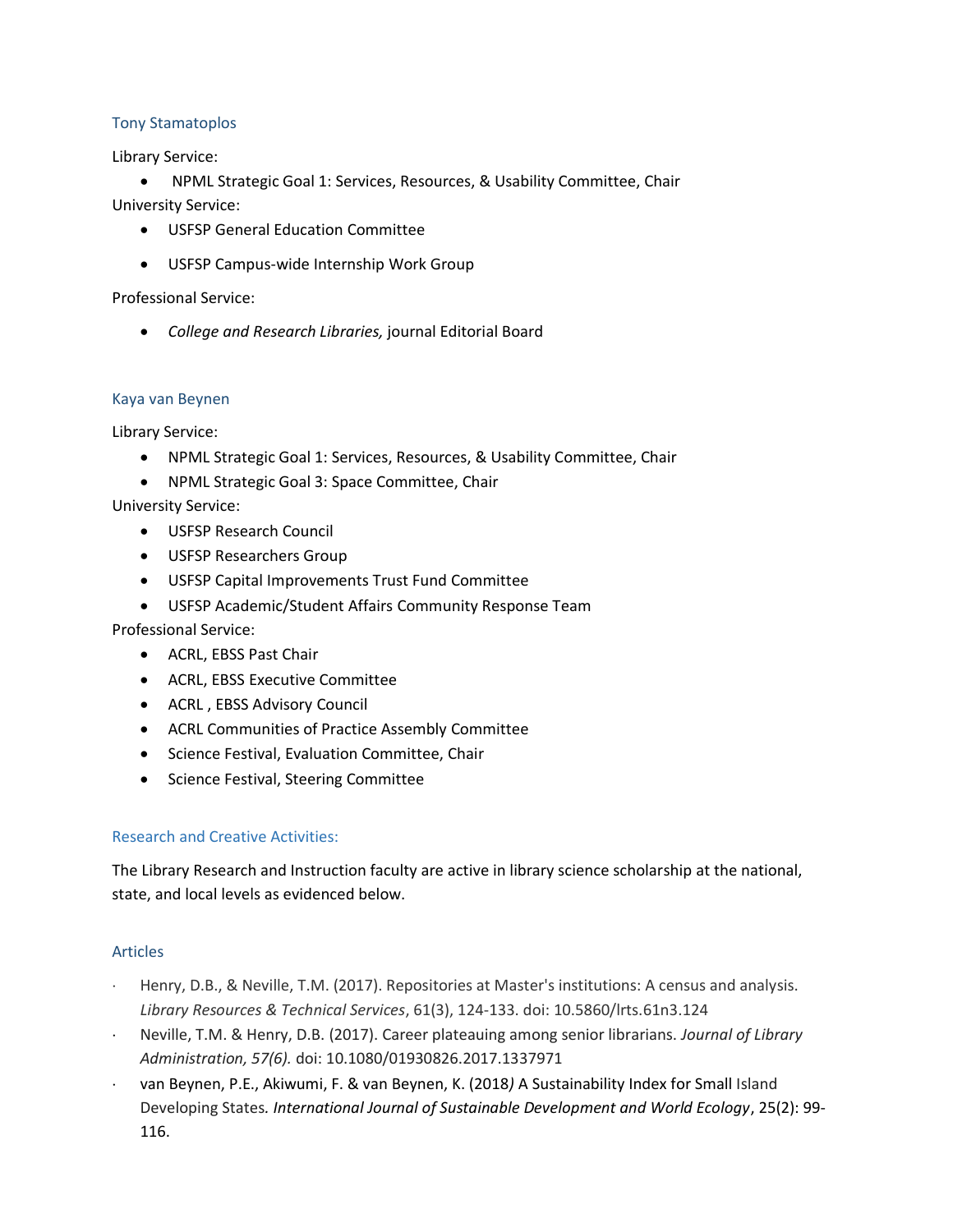#### Book Chapters

- Clark, M., & Burress, T. (2018). Modeling Scholarship for Sound Students Through Wikipedia. In *Information Literacy in Music: An Instructor's Companion*, edited by Beth Christensen and Erin Conor, 68–74. Chicago: Association of College & Research Libraries.
- Crampsie, C. & van Beynen, K., (2017). Sharing Student Research: Student Colloquia at University of South Florida St. Petersburg. In M.K. Hensley & S. Davis-Kahl (Eds.), *Undergraduate research and the academic librarian: Case studies and best practices*. ACRL.

## Conference Presentations

- Crampsie, C.. Flores, A., Wos, C., & Griffin, J. (2018). *Superhero Strategies for Library Programs*. Florida Library Association Annual Conference, Orlando.
- Burress, T., & Neville, T. (2018). *From RDM to Data Literacy: The story of data-related initiatives at USF St. Petersburg*. Presented at the ALA Annual Meeting, New Orleans.

## Invited Talks Presentations

- Burress, T. (2018a). *World Day of Social Justice: Wiki Equality*. Presented at the Student Organizations of Library and Information Science (SOLIS) meeting, USF St. Petersburg, St. Petersburg.
- Burress, T. (2018b). *Wikipedia Art+Feminism: Add Your Voice to the Conversation*. Presented at the Wikipedia Edit-a-Thon, Ringling College of Art and Design, Sarasota.
- Burress, T. (2018c). *Analyzing Data: An Introduction to Tableau and Voyant*. Presented at the NSF EvalFest Webinar, St. Petersburg.
- Crampsie, C. (2018). *Human Library: Our Experience*. Seminole Community Library, Seminole, FL.
- Stamatoplos, T. (2018). *Improvisation as a Tool in Teaching and Learning*. Kate Tiedemann College of Business Professional Development Lecture Series, USFSP.

## University Presentations

- Burress, T., & van Beynen, K. (2018, April). *Observing Child Engagement at a Science Festival*. Presented at Faculty Research Lightning Talks, USF St. Petersburg.
- Harris R., & van Beynen, K. (2018). *Gender Pay Gap.* USFSP Difficult Dialogues Lecture Series.